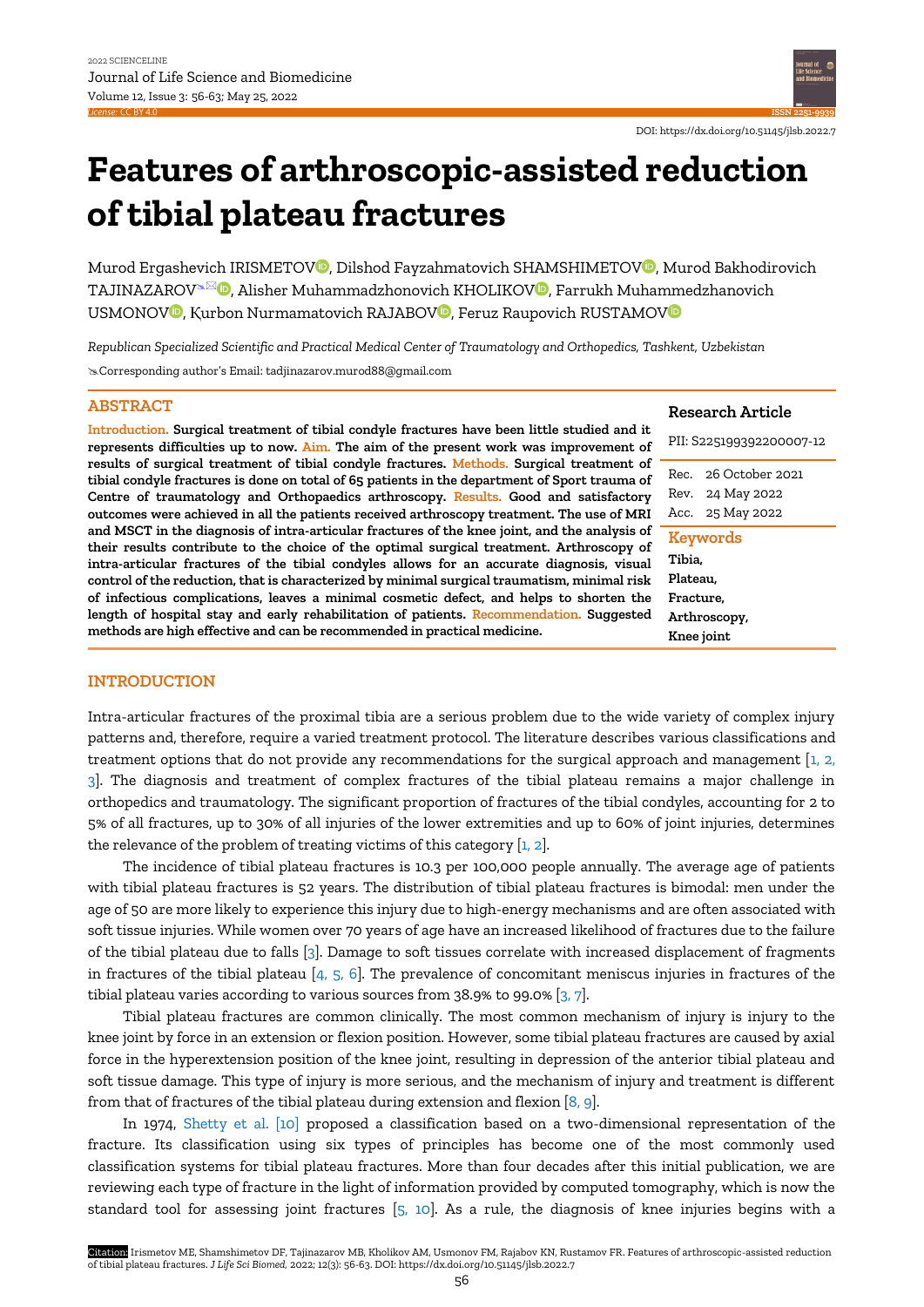conventional X-ray. According to the Ottawa Knee Rules, radiography can reliably determine the presence or absence of a fracture  $[1, 7]$ .

Multislice computed tomography (MSCT) and Magnetic resonance imaging (MRI) are systematically analyzed and compared with standard radiography as methods to determine the nature of the fracture, the degree of displacement and size of bone fragments, and to assess the degree of destruction of the articular surface. The ability to detect concomitant injuries of the knee joint menisci and cruciate, collateral ligaments, as well as hidden fractures in the preoperative period, in order to make an accurate diagnosis and select the appropriate method of surgical treatment [\[3, 8\].](#page-7-0)

MRI can also detect damage to the menisci, anterior and posterior cruciate ligaments, collateral ligaments, demonstrating incomparable advantages over radiography and computed tomography [\[4, 9\].](#page-7-0) MRI detects the presence of bone contusions and hidden fractures, which are impossible to make a diagnosis using standard radiography. The presence of bone marrow edema (contusion) indicates that there is damage to the articular cavity and ligaments, which require assessment by MRI  $[4, 6]$ . Multislice computed tomography and MRI have great potential in imaging and should be used in complex fractures of the tibial plateau [\[6\].](#page-7-0)

The aim of this study was to improve the results of the treatment of fractures of the tibial plateau, through the use of modern diagnostic methods and arthroscopic treatment.

## **MATERIALS AND METHODS**

The study was based on 65 patients with fractures of the tibial condyles who received treatment in the sports injury department of the RSNPMTSTO for the period 2015-2020. External condyle fractures accounted for 69% (n=45), internal condyle fractures - 30.7% (n=20). Fresh fractures were detected in 46 (70.7%) patients, old fractures in 19 (29%) cases who complained of instability of the knee joint in the frontal plane, irregularity of the limb axis, varus or valgus deformity, and hypotrophy of the soft tissues of the thigh and shins.

In order to determine the complexity, nature of the fracture and the tactics of fracture treatment, the following instrumental imaging methods were used: radiography, MSCT and MRI. In addition, the patients underwent densitometry and Doppler ultrasonography of the lower extremities. In 19 (29%) patients, X-ray showed a fracture without displacement of bone fragments, MRI or MSCT showed intra-articular fractures of the condyles with displacement of bone fragments (Figure 1 and 2).



lateral condyle of the tibia



**Figure 1.** The X-ray does not show a fracture of the **Figure 2.** MRI examination reveals a fracture of the external condyle

#### **RESULTS**

Knee arthroscopy was performed in 51 (78.5%) cases. For fresh fractures of the tibial condyles, diagnostic arthroscopy was performed, the fracture was repositioned under the control of an arthroscope and fixed with cannulated cancellous screws. In 19 (29%) patients with improperly fused and fused condyle fractures without deformity of the knee joint, diagnostic arthroscopy was performed, and then osteotomy was performed along the fusion line (Figure 3). The invention consists of a cruciate ligament repair guide with an additional lateral arch. On the lateral arch there are guide holes that are directed to the intercondylar space of the tibia, and guide wires pass through the hole to determine the line of the osteotomy. Osteotomy was performed using a chisel. After the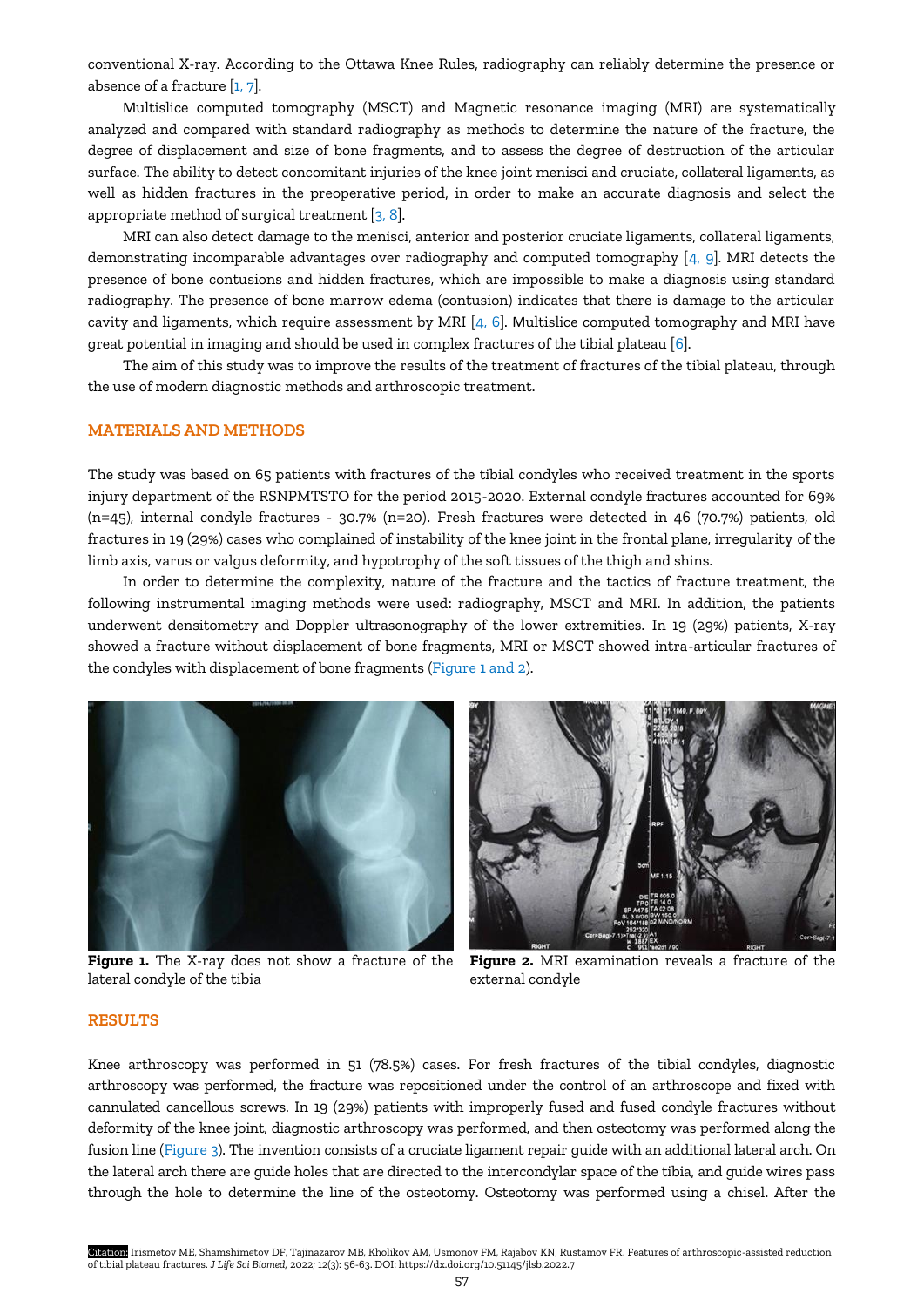osteotomy, the tibial condyles are mixed with a sliding way to the level of the articular cartilage (Figures 4 and 5). After matching the condyle, the plateau is restored and fixed with one or two cancellous screws or a plate. The joint is immobilized with a plaster cast.

The combination of fractures with soft tissue injuries of the knee joint was observed in 11 (22%) cases with injuries of the lateral meniscus, 6 (12%) with injuries of the medial meniscus, 10 (20%) with injuries of the anterior cruciate ligament, 2 (4%) with injuries of the posterior cruciate ligament, 9 (18%) with damage to the lateral lateral ligament. In case of paracapsular damage to the anterior horns, the menisci were sutured with "P" -shaped sutures (in 2 patients). In other cases, a partial meniscectomy of the damaged part of the meniscus was performed. The fracture was repaired under the control of an arthroscope. Osteosynthesis was performed with cancellous screws.

In case of incorrectly fused fractures of the condyles with varus or hallux valgus, an osteotomy was performed at the apex of the deformity in 6 (12%) patients, and the deformity was eliminated with the help of the Ilizarov apparatus by building up a three-angled regenerate. Deformity correction was started 7-10 days after surgery. In all cases, after removal of the sutures, on the 12-14th day, the development of the knee joint was started.



**Figure 3.** Diagram of osteotomy at the fusion site. 1.Handle, 2. Lateral guide bow, 3.Pilot holes, 4.Spoke, 5.Cannulated rod, 6.Guide arc, 7.Locking button Tibia



**Figure 4.** Incorrectly fused tibial condyle before surgery





**Figure 5.** Osteotomy and screw fixation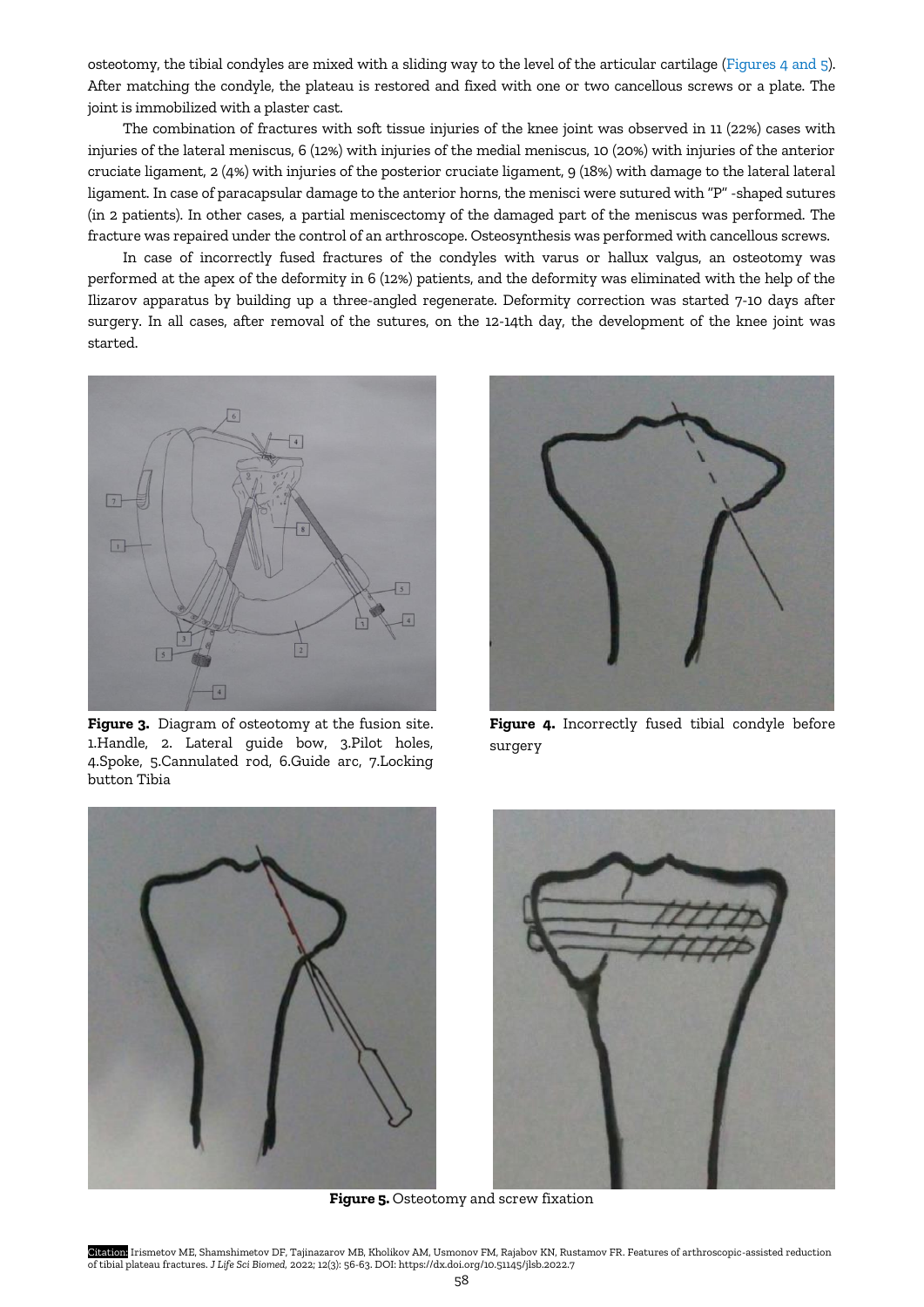# **Clinical case 1**

Patient A was injured when falling from a height. The radiograph showed a comminuted fracture of the internal condyle with displacement of bone fragments (Figure 6). Arthroscopy and osteosynthesis were performed with cancellous screws (Figure 7-10). Early development and late loading began on the damaged joint. The plaster cast was removed after 2 weeks and the development of the knee joint began. After 2 months, she began to load on the injured limb. On the 3rd month after the operation, the patient walked, loading on the limbs, flexion is possible by 70 degrees, extension by 180 degrees (Figure 11).



**Figure 6.** X-ray of the fracture of the condyle of the left tibia.



**Figure 7.** Osteosynthesis of the condyle of the left tibia **Figure 8.** Arthroscopic picture of tibial condyle with cancellous screws.



fracture.



**Figure 9.** Arthroscopic picture of osteosynthesis of a fracture of the tibial condyle with a screw.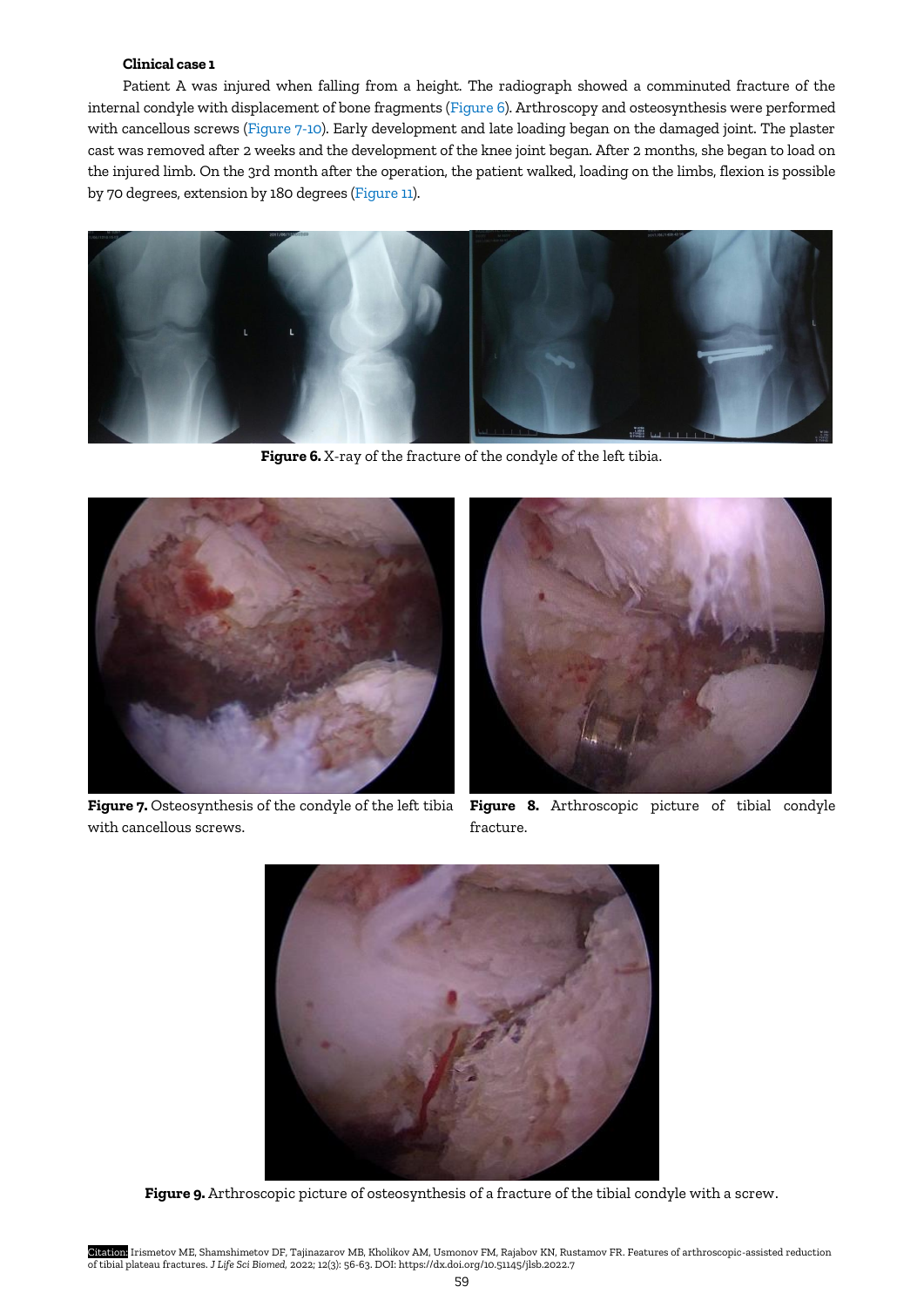

**Figure 10.** Picture after osteosynthesis with a screw of a fracture of the tibial condyle

# **Clinical case 2**

Patient B. was injured when falling from a height. He was treated with a fracture of the lateral condyle of the tibia with satisfactory position of bone fragments (Figure 11). A month later, the plaster cast was removed and the development of the joint began. After the pain and instability of the knee joint worried. An MRI scan revealed an incorrectly fused fracture of the lateral condyle of the tibia (Figure 12). Diagnostic arthroscopy of the knee joint was performed and the impression of a plateau with displacement of the anterior part of the lateral condyle of the tibia was determined (Figure 13). Afterwards, osteotomy of the external condyle and osteosynthesis with cancellous screws were performed. On the 14th day after the operation, the stitches and plaster cast were removed. After that, the development of the knee joint was started without loading the limb.



of the right tibia.

**Figure 11.** Radiography of the fracture of the condyle **Figure 12.** MRI picture of the fracture of the right tibia.

Citation: Irismetov ME, Shamshimetov DF, Tajinazarov MB, Kholikov AM, Usmonov FM, Rajabov KN, Rustamov FR. Features of arthroscopic-assisted reduction of tibial plateau fractures. *J Life Sci Biomed,* 2022; 12(3): 56-63. DOI: https://dx.doi.org/10.51145/jlsb.2022.7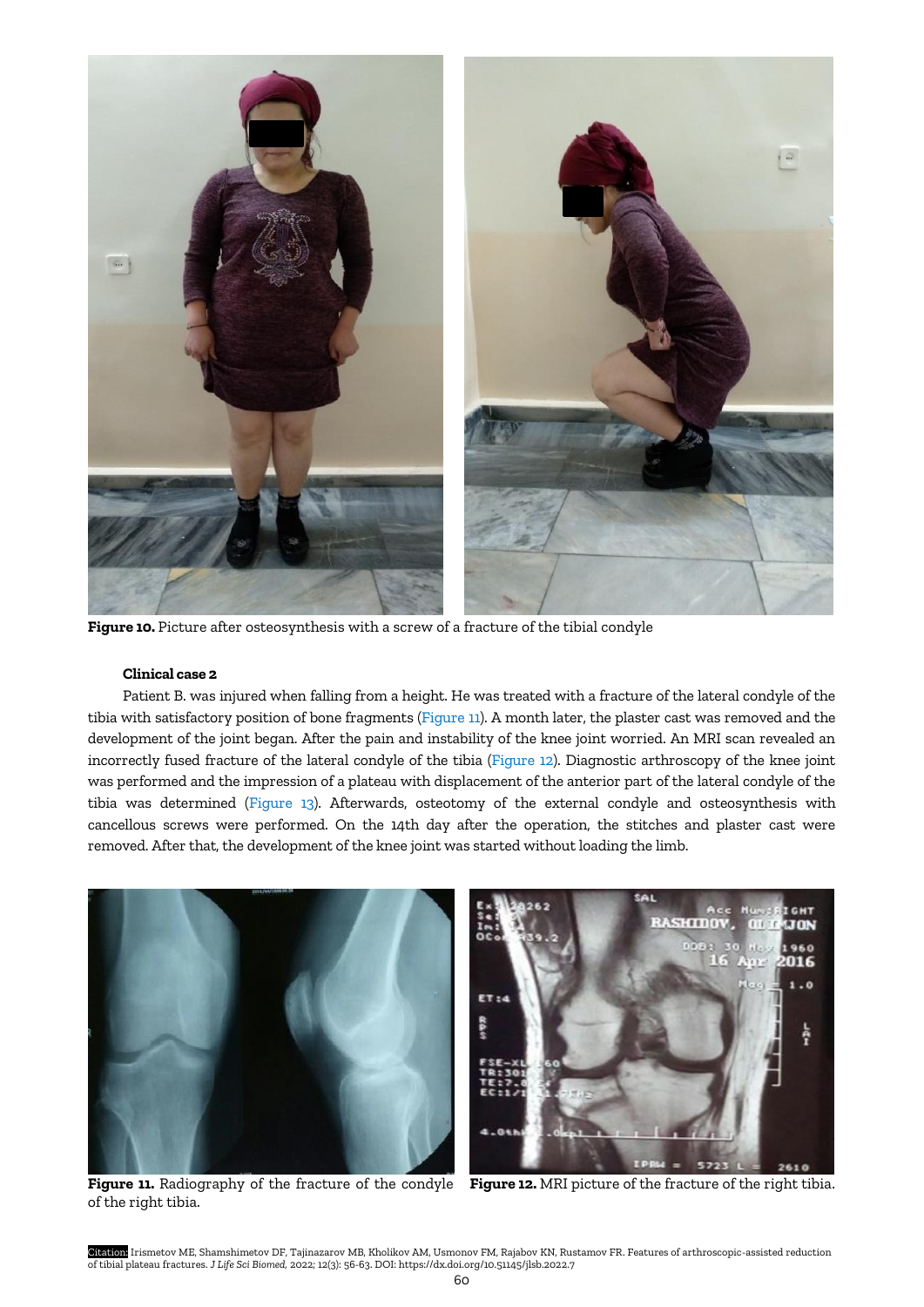

**Figure 13.** Impression of a plateau with a displacement of the anterior part of the lateral condyle of the tibia.

### **DISCUSSION**

Treating Tibial plateau fractures is a challenge even for experienced surgeons. An understanding of the classification systems, mechanism of injury and various approaches is important for optimal patient care. Understanding the mechanism of injury could simplify many steps in the treatment of the complex tibial plateau fractures [\[11\]](#page-7-0).

Position of the knee with respect to the direction of the deforming forces defines the severity of injury and the fracture pattern. The most common injury pattern described is the extension valgus force causing a lateral condyle split or a split+depressed fracture pattern (33%), the second being flexion varus (19%) and the third most common pattern is the extension varus (17%) pattern. Classifications helping in recognizing the fracture patterns and MOI have been recommended in aiding surgical approach and deciding the fixation protocol [\[12\].](#page-7-0)

Additional benefits of the procedure include adequate visualization of the joint throughout, removal of chondral debris and hematoma through irrigation, and the opportunity to treat any meniscal pathology by routine arthroscopic methods. Perhaps most importantly, a formal arthrotomy is not necessary, and this allows rehabilitation and, consequently, cartilage healing to progress more rapidly

Although arthroscopic management of selected tibial plateau fractures appears to be efficacious, not all plateau fractures are amenable to this technique. Careful analysis of the fracture pattern should be performed before undertaking the procedure. In cases of medial plateau fractures, a portion of the procedure may be performed. However, fixation may require the use of a buttress plate or external fixation once reduction is performed. A buttress plate would involve an incision over the medial tibia. However, the incision may still remain extraarticular, and as noted above, disruption of the menisci is not necessary. Fixation with lateral screws appears to be adequate fixation for isolated lateral plateau fractures. This has not only been borne out in our series but also in that of Jennings.

The criteria for the effectiveness of treatment were flexion, extension, and stability of the knee joint in the frontal plane in the position of unloading and loading, statics of walking, and the disappearance of pain when walking. The immediate results were studied at 3 and 6 months in 35 (70%) patients. Long-term results were studied in 17 (34%) patients out of 50 treated patients. Good results were observed in 48 (96%) patients, satisfactory in 2 (4.1%) patients (in whom additional plastic surgery of the bag-ligamentous apparatus was performed).

Clinical and radiological examination of intra-articular fractures of the tibial condyles is clearly insufficient. Today, in clinical practice, MRI and MSCT are considered highly informative methods for visualizing hidden Xray-negative chondral fractures and soft tissue injuries of the knee joint. The experience of the surgeon is one of the determining factors.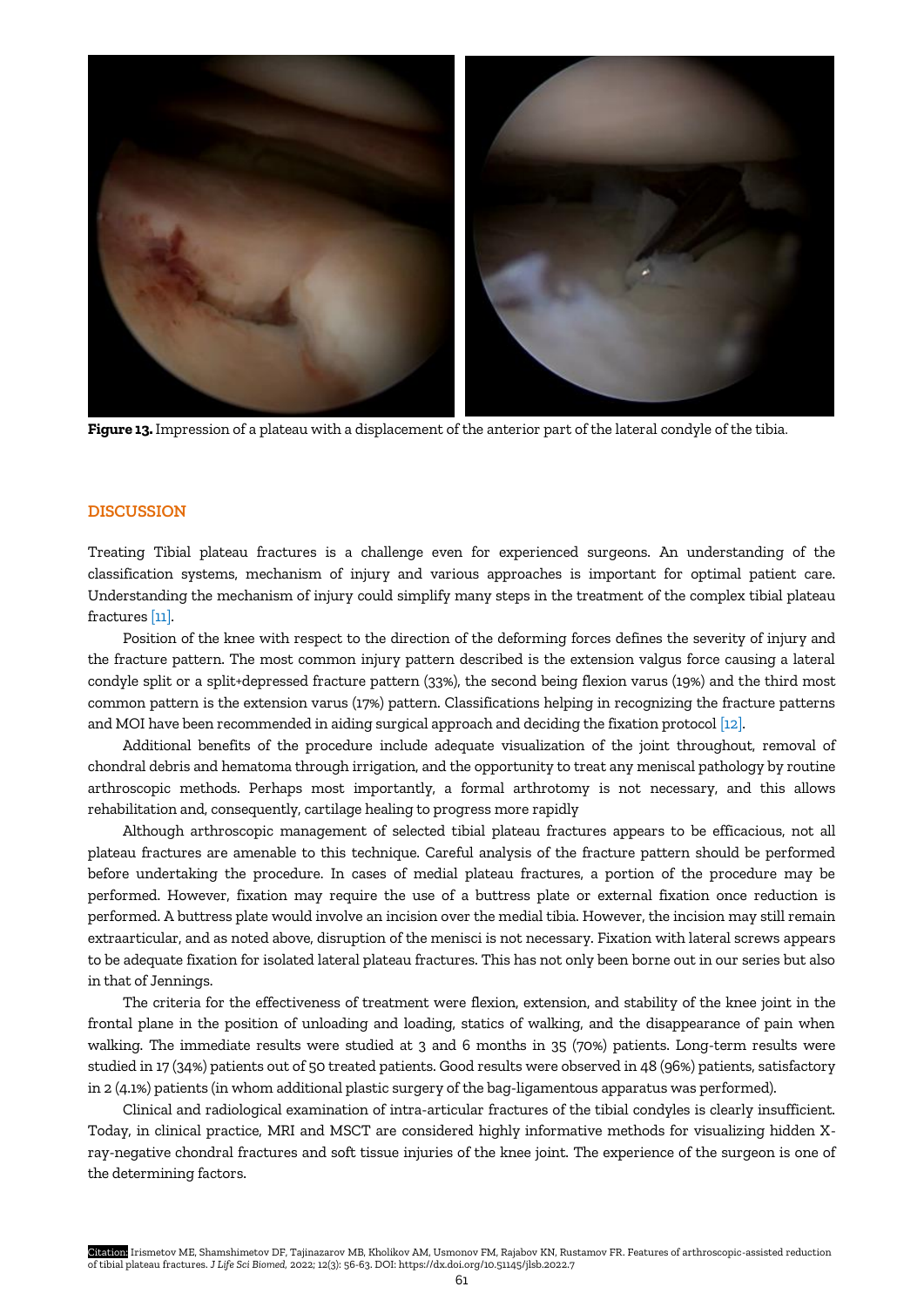## **CONCLUSION**

The use of MRI and MSCT in the diagnosis of intra-articular fractures of the knee joint, and the analysis of their results contribute to the choice of the optimal surgical treatment. Arthroscopy of intra-articular fractures of the tibial condyles allows for an accurate diagnosis, visual control of the reduction that is characterized by minimal surgical traumatism, minimal risk of infectious complications leaves a minimal cosmetic defect, and helps to shorten the length of hospital stay and early rehabilitation of patients. Rehabilitation measures must be started from the first days of the postoperative period, immediately involving active movements in adjacent joints. The initial stage of recovery should take place under the guidance of the attending physician, who has complete information about the details of the damage and the features of the osteosynthesis performed.

## **DECLARATIONS**

### **Ethical approval**

The review board and ethics committee of RSCS named after acad. V.Vakhidov approved the study protocol and informed consents were taken from all the participants.

### **Acknowledgements**

This work was supported by Republican Specialized Scientific and Practical Medical Center of Traumatology and Orthopedics, Tashkent City, Uzbekistan.

### **Authors' contributions**

All authors contributed equally to this work.

### **Competing interests**

The authors declare that they have no competing interests.

### **REFERENCES**

- [1] Li YC, Fu SJ, Xiao FS, Wu GH, Huang JJ, Xiong FS, Peng LN, Liao XB. Case-control studies on complex tibial plateau and posterior condylar fractures treated through combined anterior-posterior (small incision or micro-incision) approach. Zhongguo gu Shang= China Journal of Orthopaedics and Traumatology. 2010 Jun; 23(6):417-20. Chinese. PMID: [20669569](https://europepmc.org/article/med/20669569)
- [2] Elsoe R, Larsen P, Nielsen NP, Swenne J, Rasmussen S, Ostgaard SE. Population-Based Epidemiology of Tibial Plateau Fractures. Orthopedics. 2015 Sep; 38(9):e780-6. DOI[: https://dx.doi.org/10.3928/01477447-20150902-55](https://dx.doi.org/10.3928/01477447-20150902-55)
- [3] Mthethwa J, Chikate A. A review of the management of tibial plateau fractures. Musculoskeletal surgery. 2018 Aug; 102(2):119-27. DOI[: https://dx.doi.org/10.1007/s12306-017-0514-8](https://dx.doi.org/10.1007/s12306-017-0514-8)
- [4] Spiro AS, Regier M, Novo de Oliveira A, Vettorazzi E, Hoffmann M, Petersen JP, Henes FO, Demuth T, Rueger JM, Lehmann W. The degree of articular depression as a predictor of soft-tissue injuries in tibial plateau fracture. Knee Surgery, Sports Traumatology, Arthroscopy. 2013 Mar; 21(3):564-70. DOI:<https://dx.doi.org/10.1007/s00167-012-2201-5>
- [5] Wang J, Wei J, Wang M. The distinct prediction standards for radiological assessments associated with soft tissue injuries in the acute tibial plateau fracture. European Journal of Orthopaedic Surgery & Traumatology. 2015 Jul; 25(5):913-20. DOI:<https://dx.doi.org/10.1007/s00590-015-1614-5>
- [6] Tang HC, Chen IJ, Yeh YC, Weng CJ, Chang SS, Chen AC, Chan YS. Correlation of parameters on preoperative CT images with intra-articular soft-tissue injuries in acute tibial plateau fractures: a review of 132 patients receiving ARIF. Injury. 2017 Mar 1;48(3):745-50. DOI[: https://dx.doi.org/10.1016/j.injury.2017.01.043](https://dx.doi.org/10.1016/j.injury.2017.01.043)
- [7] Firoozabadi R, Schneidkraut J, Beingessner D, Dunbar R, Barei D. Hyperextension Varus Bicondylar Tibial Plateau Fracture Pattern: Diagnosis and Treatment Strategies. Journal of Orthopaedic Trauma. 2016; 30(5):152-7. DOI: <https://dx.doi.org/10.1097/BOT.0000000000000510>
- [8] Chang H, Zhu Y, Zheng Z, Chen W, Zhao S, Zhang Y, Zhang Y. Meta-analysis shows that highly comminuted bicondylar tibial plateau fractures treated by single lateral locking plate give similar outcomes as dual plate fixation. International Orthopaedics. 2016 Oct; 40(10): 2129-41. DOI:<https://dx.doi.org/10.1007/s00264-016-3157-8>
- [9] Kfuri M, Schatzker J. Revisiting the Schatzker classification of tibial plateau fractures. Injury. 2018 Dec; 49(12):2252- 2263. DOI:<https://dx.doi.org/10.1016/j.injury.2018.11.010>
- [10] Vivek Shetty, Sajeev Shekhar, Yash Wagh. Tibial Condyle Fractures: Current Concepts of Internal Fixation. Journal of Clinical Orthopaedics. 2021 January-June; 6(1):32-44. DOI[: https://dx.doi.org/10.13107/jcorth.2021.v06i01.414](https://dx.doi.org/10.13107/jcorth.2021.v06i01.414)